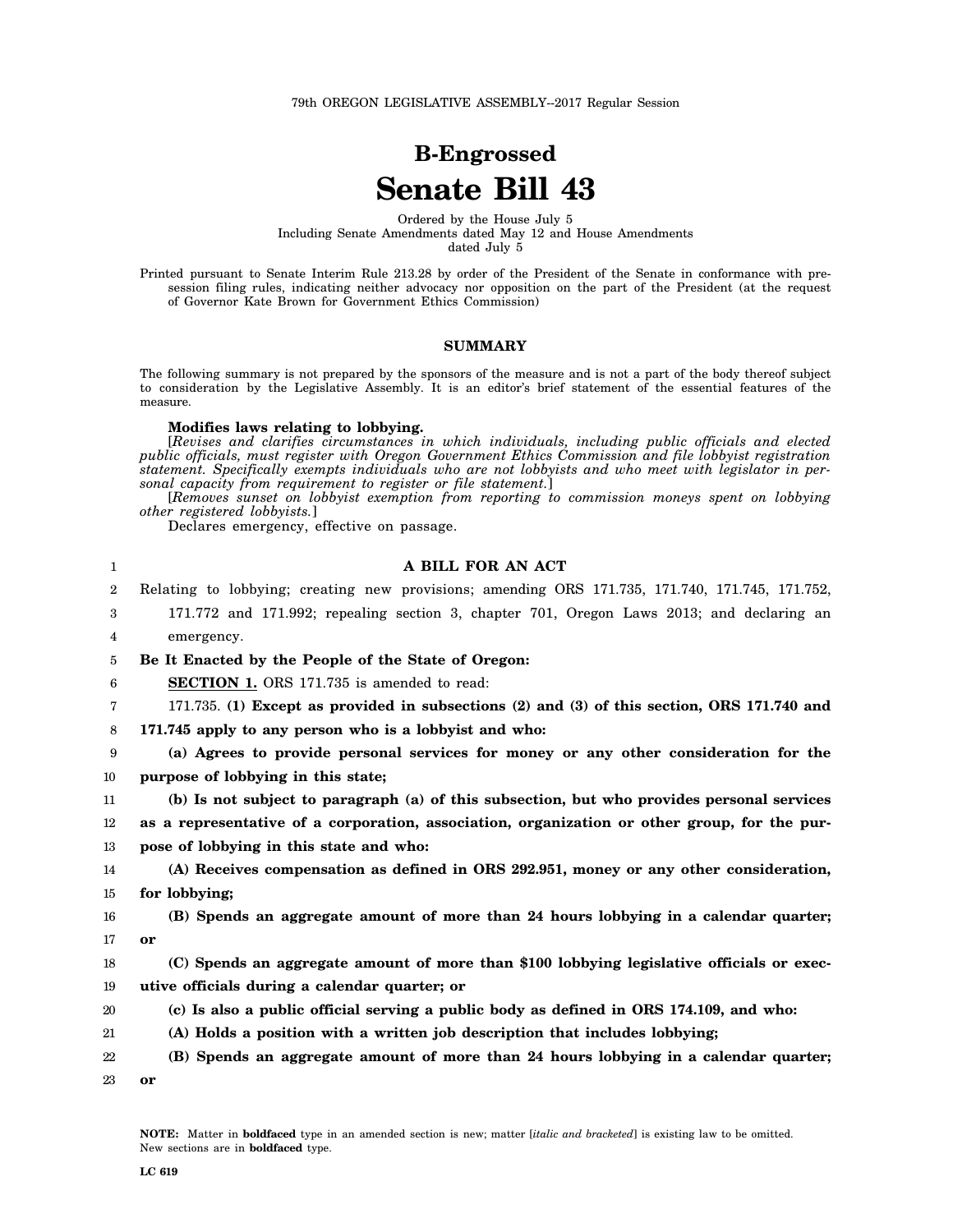# B-Eng. SB 43

1 2 3 4 5 6 7 8 9 10 11 12 13 14 15 16 17 18 19 20 21 22 23 24 25 26 27 28 29 30 31 32 33 **(C) Spends an aggregate amount of more than \$100 lobbying legislative officials or executive officials during a calendar quarter. (2) In determining whether the criteria set forth in subsection (1)(b)(A), (1)(b)(C) or (1)(c)(C) of this section have been satisfied, the reimbursement or amounts expended for personal living and travel expenses and office overhead, including salaries and wages paid for staff and secretarial assistance, and maintenance expenses, shall be excluded. (3)** ORS 171.740 and 171.745 do not apply to the following persons: [*(1)*] **(a)** News media, or their employees or agents, that in the ordinary course of business directly or indirectly urge legislative action but that engage in no other activities in connection with the legislative action. [*(2)*] **(b)** Any legislative official acting in an official capacity. [*(3)*] **(c)** Any **person who does not meet the definition of lobbyist set forth in ORS 171.725 (9), including an individual meeting with a member of the Legislative Assembly in a personal capacity or an** individual who does not receive compensation or reimbursement of expenses for lobbying, who limits lobbying activities solely to formal appearances to give testimony before public sessions of committees of the Legislative Assembly, or public hearings of state agencies, and who, when testifying, registers an appearance in the records of the committees or agencies. [*(4) A person who does not:*] [*(a) Agree to provide personal services for money or any other consideration for the purpose of lobbying;*] [*(b) Spend more than an aggregate amount of 24 hours during any calendar quarter lobbying; and*] [*(c) Spend an aggregate amount in excess of \$100 lobbying during any calendar quarter.*] [*(5)*] **(d)** The Governor, chief of staff for the Governor, deputy chief of staff for the Governor, legal counsel to the Governor, deputy legal counsel to the Governor, Secretary of State, Deputy Secretary of State appointed pursuant to ORS 177.040, State Treasurer, Deputy State Treasurer appointed pursuant to ORS 178.060, chief of staff for the office of the State Treasurer, Attorney General, Deputy Attorney General appointed pursuant to ORS 180.130, Deputy Superintendent of Public Instruction appointed pursuant to ORS 326.300, Commissioner of the Bureau of Labor and Industries, deputy commissioner of the Bureau of Labor and Industries appointed pursuant to ORS 651.060, members and staff of the Oregon Law Commission who conduct the law revision program of the commission or any judge. **(e) An elected public official:**

34 **(A) Who is elected to serve a:**

35 **(i) Local government;**

36 **(ii) Local service district as defined in ORS 174.116; or**

37 **(iii) Special government body as defined in ORS 174.117; and**

38 39 **(B) Whose lobbying activities are limited to lobbying in the public official's official capacity as an elected official.**

40 41 42 43 **(f) A representative of a corporation, association, organization or other group who is responsible for supervising lobbying activities of the corporation, association, organization or other group in this state or other states, but who does not spend an aggregate amount of more than 24 hours lobbying in this state during a calendar quarter.**

44 45 **SECTION 2.** ORS 171.740, as amended by section 2, chapter 101, Oregon Laws 2016, is amended to read:

[2]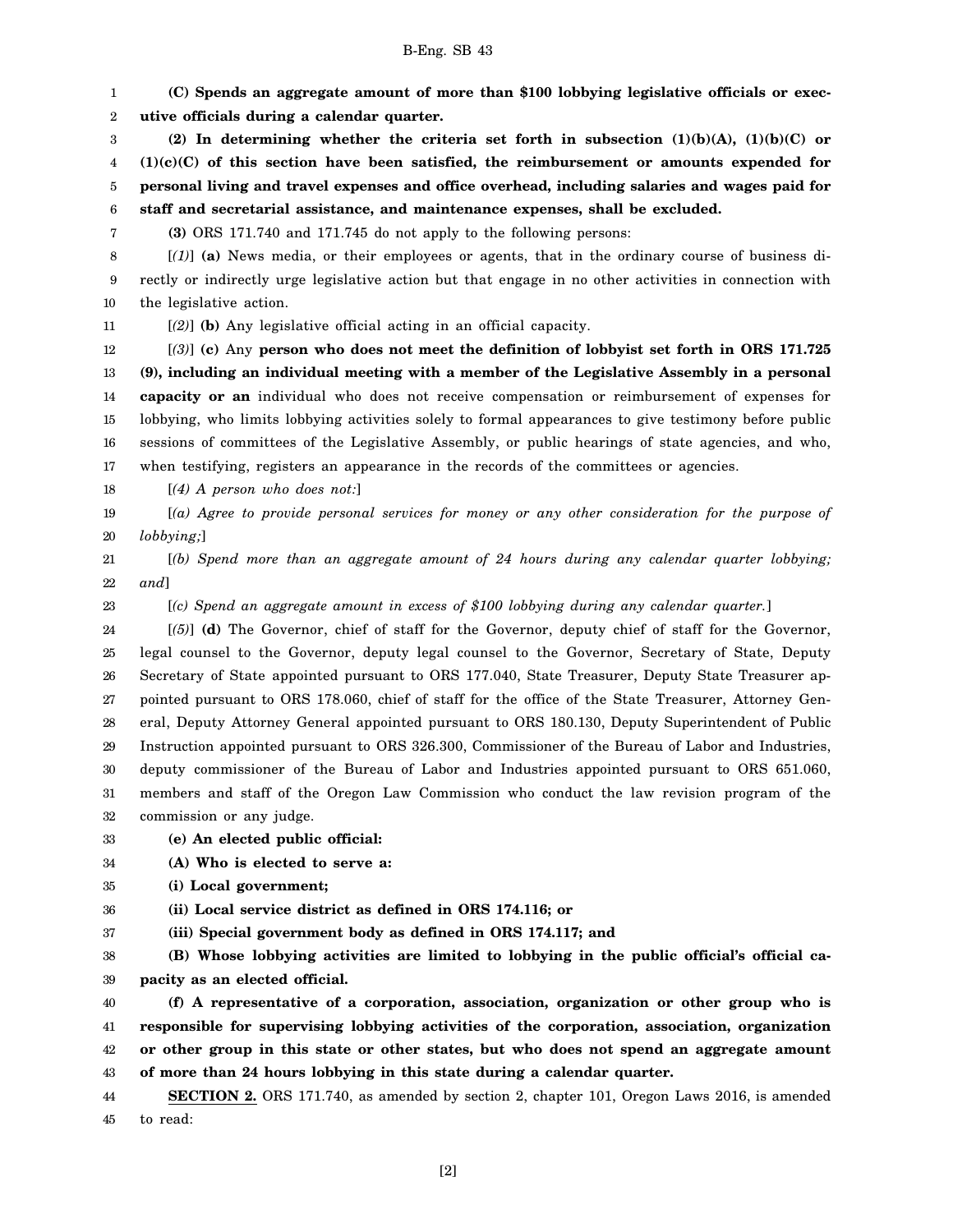## B-Eng. SB 43

1 2 3 4 5 6 7 8 9 10 11 12 13 14 15 16 17 18 19 20 21 22 23 24 25 26 27 28 29 30 31 32 33 34 35 36 37 38 39 40 41 42 43 44 45 171.740. (1) Within three business days [*after exceeding the limit of time or expenditure specified in ORS 171.735 (4), or within three business days after agreeing to provide personal services for money or any other consideration for the purpose of lobbying,*] **of meeting the requirements for any situation described in ORS 171.735 (1),** a lobbyist **who is not exempt from filing a statement under ORS 171.735 (2) or (3)** shall register with the Oregon Government Ethics Commission by filing with the commission a statement containing the following information: (a) The name, address, electronic mail address and telephone number of the lobbyist. (b) The name, address, electronic mail address and telephone number of each person that employs the lobbyist or in whose interest the lobbyist appears or works. (c) A general description of the trade, business, profession or area of endeavor of any person designated under paragraph (b) of this subsection, and a statement by the person that the lobbyist is officially authorized to lobby for the person. (d) The name of any member of the Legislative Assembly employed, retained or otherwise compensated by: (A) The lobbyist designated under paragraph (a) of this subsection; or (B) A person designated under paragraph (b) of this subsection. (e) The general subject or subjects of the legislative action of interest to the person for whom the lobbyist is registered. **(f) The name of each political committee as defined in ORS 260.005 that: (A) Is advised or controlled by the lobbyist; and (B) Makes political campaign contributions to an elected public official in this state or to a candidate for elected public office in this state. (g) An acknowledgment that the lobbyist has read and fully understands the applicable laws and administrative rules governing lobbyist conduct in this state.** (2)(a) Not later than 10 calendar days after a lobbyist files a registration statement under this section, the designation of official authorization to lobby shall be signed by an official of each person that employs the lobbyist or in whose interest the lobbyist appears or works. (b) A lobbyist may unilaterally withdraw a registration statement filed under this section not more than one time per calendar year for each person designated under subsection (1)(b) of this section if the withdrawal is made: (A) Before the designation of official authorization to lobby has been signed in the manner required under paragraph (a) of this subsection; and (B) No more than 10 calendar days after the lobbyist filed the registration statement. (3) A lobbyist must file a separate registration statement under subsection (1) of this section for each person that employs the lobbyist or in whose interest the lobbyist appears or works. If a lobbyist appears or works for a person for whom the lobbyist has not registered, the lobbyist shall register with the commission not later than three business days after the day the lobbyist first appears or works for the person. (4)(a) Except as provided in paragraph (b) of this subsection, if any of the information submitted by a lobbyist in the statement required under subsection (1) of this section changes, the lobbyist shall revise the statement within 30 days of the change. (b) A lobbyist shall notify the commission within three business days if the lobbyist ceases to represent a person for whom the lobbyist is registered. Notification must be made by updating the registration statement required under subsection (1) of this section. (5) A lobbyist registration expires December 31 of each [*odd-numbered*] year. If a lobbyist renews

[3]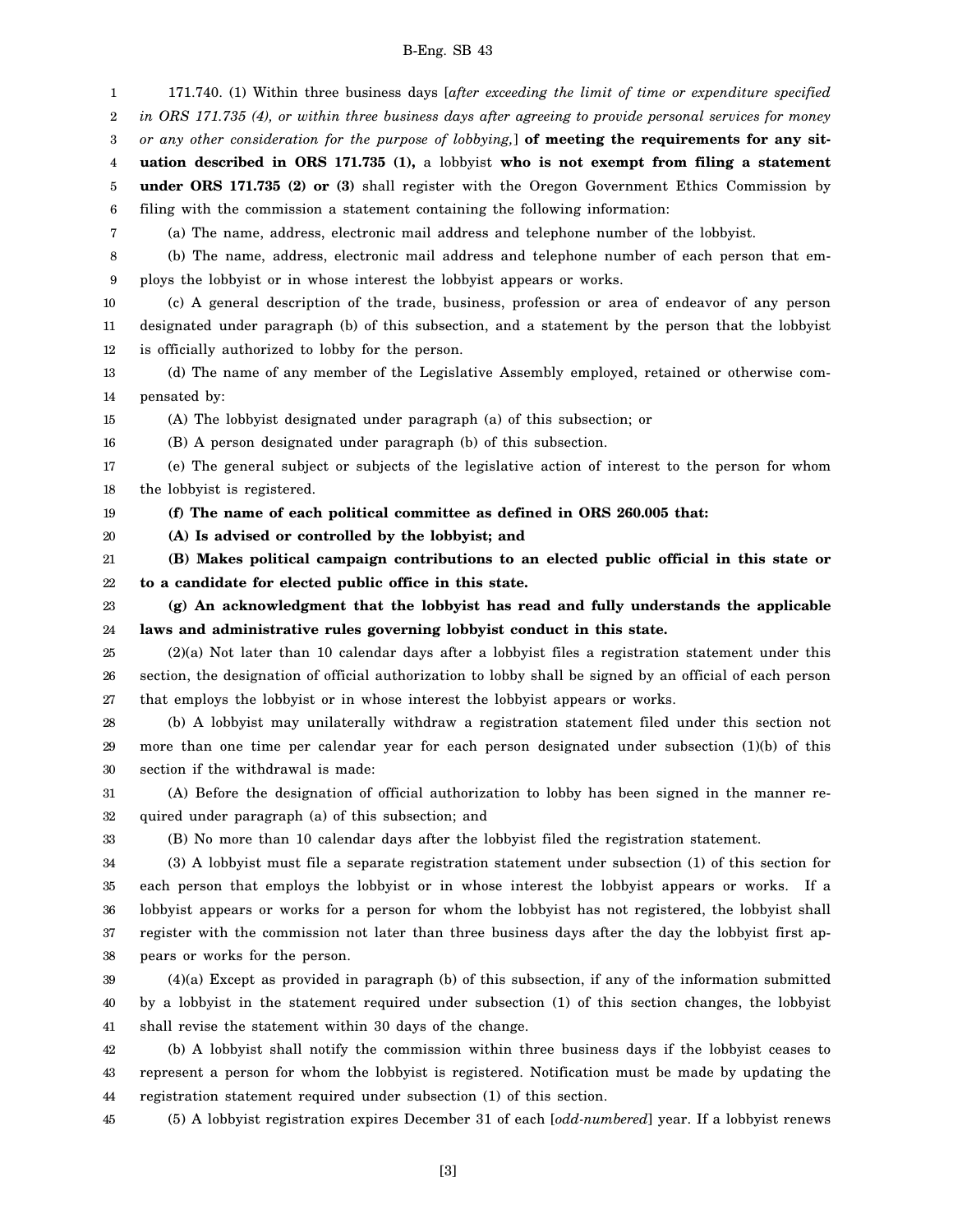## B-Eng. SB 43

1 the registration before January 31 of the following [*even-numbered*] year, the commission shall con-

2 3 sider the registration to have been effective as of December 31 of the [*odd-numbered*] year on which the registration expired.

4 5 6 7 (6) For the statement required by subsection (1) of this section, an entity composed of more than one lobbyist may file one statement for the lobbyists who compose the entity. The statement the entity files must include the names of the individuals authorized to lobby on behalf of the client listed in the statement.

8 9 **SECTION 3.** ORS 171.745, as amended by section 2, chapter 701, Oregon Laws 2013, is amended to read:

10 11 12 171.745. (1) A lobbyist registered with the Oregon Government Ethics Commission or required to register with the commission shall, according to the schedule described in ORS 171.752, file with the commission a statement showing for the applicable reporting period:

13 14 (a) The total amount of all moneys expended for food, refreshments and entertainment by the lobbyist for the purpose of lobbying.

15 16 17 18 (b) The name of any legislative official or executive official to whom or for whose benefit, on any one occasion, an expenditure is made for the purposes of lobbying, and the date, name of payee, purpose and amount of that expenditure. This paragraph applies if the total amount expended on the occasion by one or more persons exceeds \$50.

19 (2) Statements required by this section need not include**:**

20 21 22 **(a)** Amounts expended by the lobbyist for personal living and travel expenses and office overhead, including salaries and wages paid for staff and secretarial assistance, and maintenance expenses[*.*]**; or**

23 24 25 26 27 **(b) Amounts expended by the lobbyist on lobbying another lobbyist who is registered with the commission or required to register with the commission, or on lobbying any person on whose behalf a lobbyist is registered or required to register. This paragraph does not apply if the person lobbied is a legislative official, an executive official or a member of a state board or commission.**

28 29 30 31 32 (3) If the amount of any expenditure required to be included in a statement is not accurately known at the time the statement is required to be filed, an estimate of the expenditure shall be submitted in the statement and designated as an estimate. The exact amount expended for which a previous estimate was made shall be submitted in a subsequent report when the information is available.

33 34 (4) A statement required by this section shall include a copy of any notice provided to a public official or candidate under ORS 244.100.

35 36 **SECTION 4.** ORS 171.745, as amended by section 2, chapter 701, Oregon Laws 2013, and section 3 of this 2017 Act, is amended to read:

37 38 39 171.745. (1) A lobbyist registered with the Oregon Government Ethics Commission or required to register with the commission shall, according to the schedule described in ORS 171.752, file with the commission a statement showing for the applicable reporting period:

40 41 (a) The total amount of all moneys expended for food, refreshments and entertainment by the lobbyist for the purpose of lobbying.

42 43 44 45 (b) The name of any legislative official or executive official to whom or for whose benefit, on any one occasion, an expenditure is made for the purposes of lobbying, and the date, name of payee, purpose and amount of that expenditure. This paragraph applies if the total amount expended on the occasion by one or more persons exceeds \$50.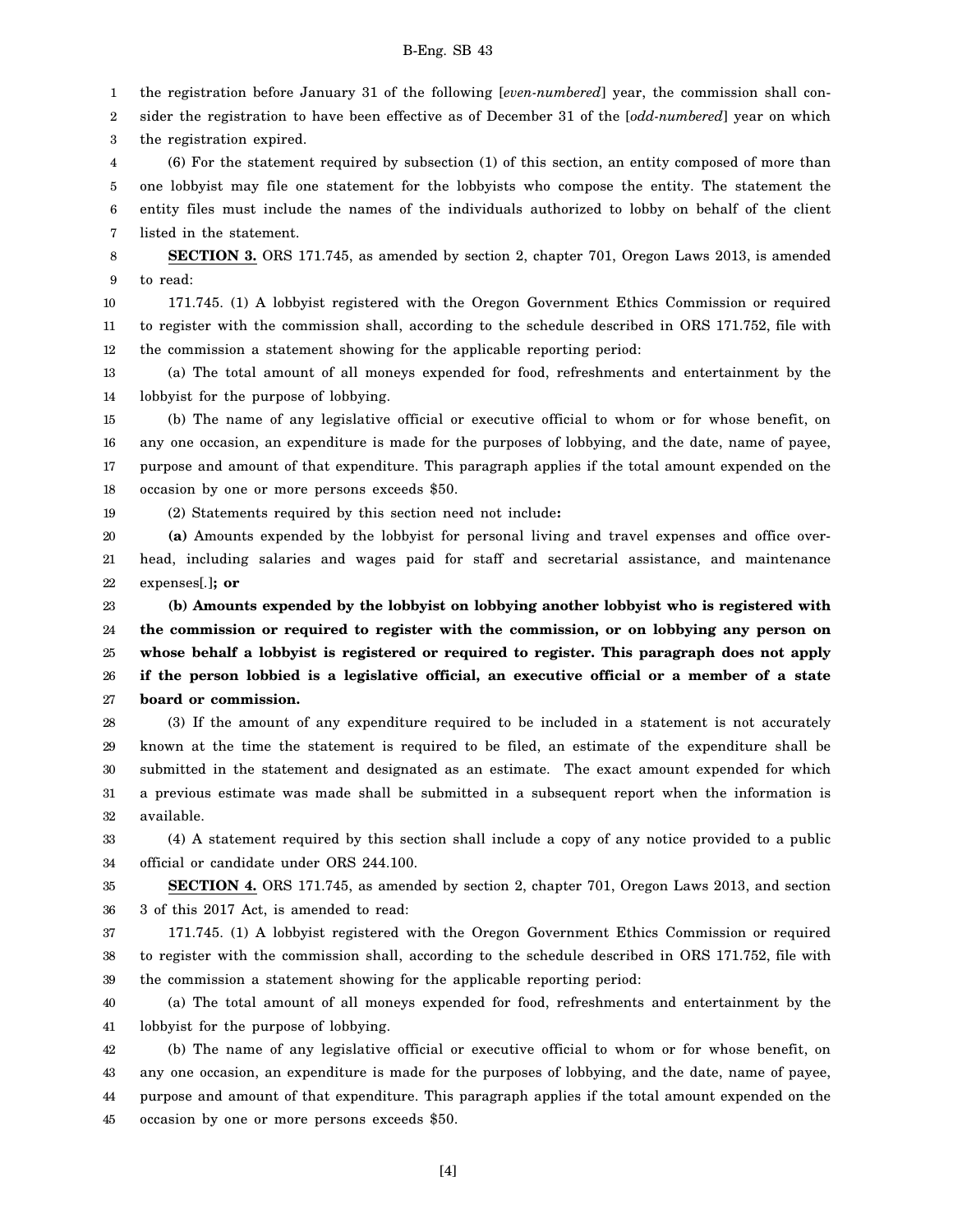(a) Amounts expended by the lobbyist for personal living and travel expenses and office over-

14 15 16 17 18 penses; [*or*] (b) Amounts expended by the lobbyist on lobbying another lobbyist who is registered with the commission or required to register with the commission, or on lobbying any person on whose behalf a lobbyist is registered or required to register. This paragraph does not apply if the person lobbied is a legislative official, an executive official or a member of a state board or commission[*.*]**; or**

**(c) References to a bill, measure or legislative topic that the lobbyist:**

**person or entity that hired the lobbyist for the purpose of lobbying.**

20 **(A) Monitored, but did not influence, or attempt to influence, legislative action on;**

21 22 **(B) Supported or opposed, but did not influence, or attempt to influence, legislative action on; or**

23 24 25 **(C) Provided information or data on, or responded to a request from a legislative official or an executive official to provide information or data on, without the intent to influence, or attempt to influence, legislative action.**

26 27 28 29 30 (3) If the amount of any expenditure required to be included in a statement is not accurately known at the time the statement is required to be filed, an estimate of the expenditure shall be submitted in the statement and designated as an estimate. The exact amount expended for which a previous estimate was made shall be submitted in a subsequent report when the information is available.

31 32 (4) A statement required by this section shall include a copy of any notice provided to a public official or candidate under ORS 244.100.

33 34 **SECTION 5. The amendments to ORS 171.745 by section 4 of this 2017 Act become operative on April 1, 2018.**

35 36 **SECTION 6. Section 3, chapter 701, Oregon Laws 2013, as amended by section 1, chapter 813, Oregon Laws 2015, is repealed.**

37 38 39 40 41 42 43 44 45 **SECTION 7. If this 2017 Act does not become effective until after June 30, 2017, the amendments to ORS 171.745 by section 3 of this 2017 Act and the repeal of section 3, chapter 701, Oregon Laws 2013, by section 6 of this 2017 Act revive the amendments to ORS 171.745 by section 1, chapter 701, Oregon Laws 2013. If this 2017 Act does not become effective until after June 30, 2017, this 2017 Act shall be operative retroactively to that date, and the operation and effect of the amendments to ORS 171.745 by section 1, chapter 701, Oregon Laws 2013, shall continue unaffected from June 30, 2017, to the effective date of this 2017 Act. Any otherwise lawful action taken or otherwise lawful obligation incurred under the authority of ORS 171.745, as amended by section 1, chapter 701, Oregon Laws 2013, after June 30, 2017,**

### B-Eng. SB 43

**the lobbyist has engaged in lobbying activities.**

**sembly reported under paragraph (c) of this subsection.**

(2) Statements required by this section need not include:

**(c)(A) Each bill or measure that is introduced before the Legislative Assembly for which**

**(B) For each bill or measure reported under subparagraph (A) of this paragraph, the name of each person or entity that hired the lobbyist for the purpose of lobbying on the bill**

**(d)(A) A listing of each legislative topic for which the lobbyist has engaged in lobbying activities that is not part of a bill or measure that is introduced before the Legislative As-**

**(B) For each topic reported under subparagraph (A) of this paragraph, the name of each**

head, including salaries and wages paid for staff and secretarial assistance, and maintenance ex-

9 10 11

**or measure.**

12 13

19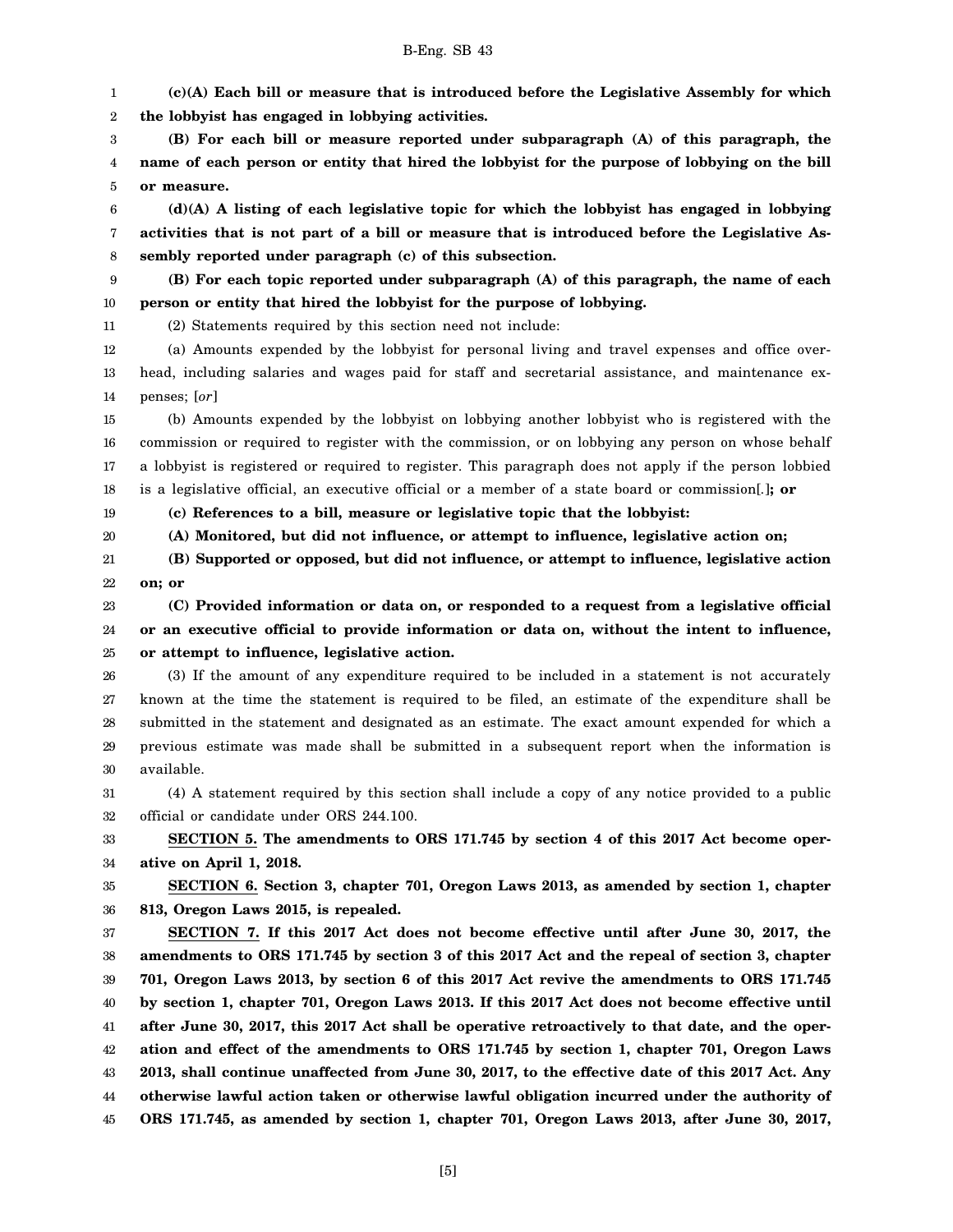1 2 3 4 5 6 7 8 9 10 11 12 13 14 15 16 17 18 19 20 21 22 23 24 25 26 27 28 29 30 31 32 33 34 35 36 37 38 39 40 41 42 43 44 **and before the effective date of this 2017 Act, is ratified and approved. SECTION 8.** ORS 171.772 is amended to read: 171.772. In carrying out the provisions of ORS 171.725 to 171.785, the Oregon Government Ethics Commission shall: (1) Prescribe by rule forms for registrations, statements and reports required to be filed by ORS 171.725 to 171.785 and provide the forms to persons required to register and to file the statements and reports. (2) Accept and file any information voluntarily supplied that exceeds the requirements of ORS 171.725 to 171.785. (3) Make registrations, statements and reports filed available for public inspection and copying during regular office hours, and make copying facilities available at a charge not to exceed actual cost. (4) Adopt by rule an electronic filing system under which statements required to be filed under ORS 171.745 and 171.750 must be filed with the commission in an electronic format. The commission may not charge a fee for filing a statement under this subsection. (5) Provide training on procedures for filing statements under subsection (4) of this section. (6) Make statements **and information contained within the statements** filed under ORS 171.745 and 171.750 available in a searchable format for review by the public using the Internet. **The searchable format must permit the public to view: (a) For each bill or measure reported on by a lobbyist under ORS 171.745, the name of each lobbyist who has engaged in lobbying activities with respect to the bill or measure and the name of the person or entity that hired each lobbyist identified in this paragraph. (b) For each person or entity that hired a lobbyist: (A) The name of each lobbyist hired by the person or entity; (B) Each bill or measure that is introduced before the Legislative Assembly for which each lobbyist identified in subparagraph (A) of this paragraph engaged in lobbying activities; (C) Each legislative topic other than a bill or measure before the Legislative Assembly for which each lobbyist identified in subparagraph (A) of this paragraph engaged in lobbying activities; and (D) The total amount of all moneys expended for lobbying activities on the person's or entity's behalf, excluding living and travel expenses incurred for a lobbyist performing lobbying services. (c) For each lobbyist: (A) Each bill or measure that is introduced before the Legislative Assembly for which the lobbyist engaged in lobbying activities, and the name of the person or entity that hired the lobbyist for each bill or measure identified in this subparagraph; (B) Each legislative topic for which the lobbyist has engaged in lobbying activities that is not included in subparagraph (A) of this paragraph, and the name of the person or entity that hired the lobbyist for each topic identified in this subparagraph; and (C) The total amount of all moneys expended for lobbying activities by the person or entity on whose behalf the lobbyist engaged in lobbying activities, excluding living and travel expenses incurred for the lobbyist performing lobbying services. (7) Prominently display a direct link on the commission's website to the laws and administrative rules governing lobbyist conduct in this state.**

45 **SECTION 9. Section 10 of this 2017 Act is added to and made a part of ORS 171.725 to**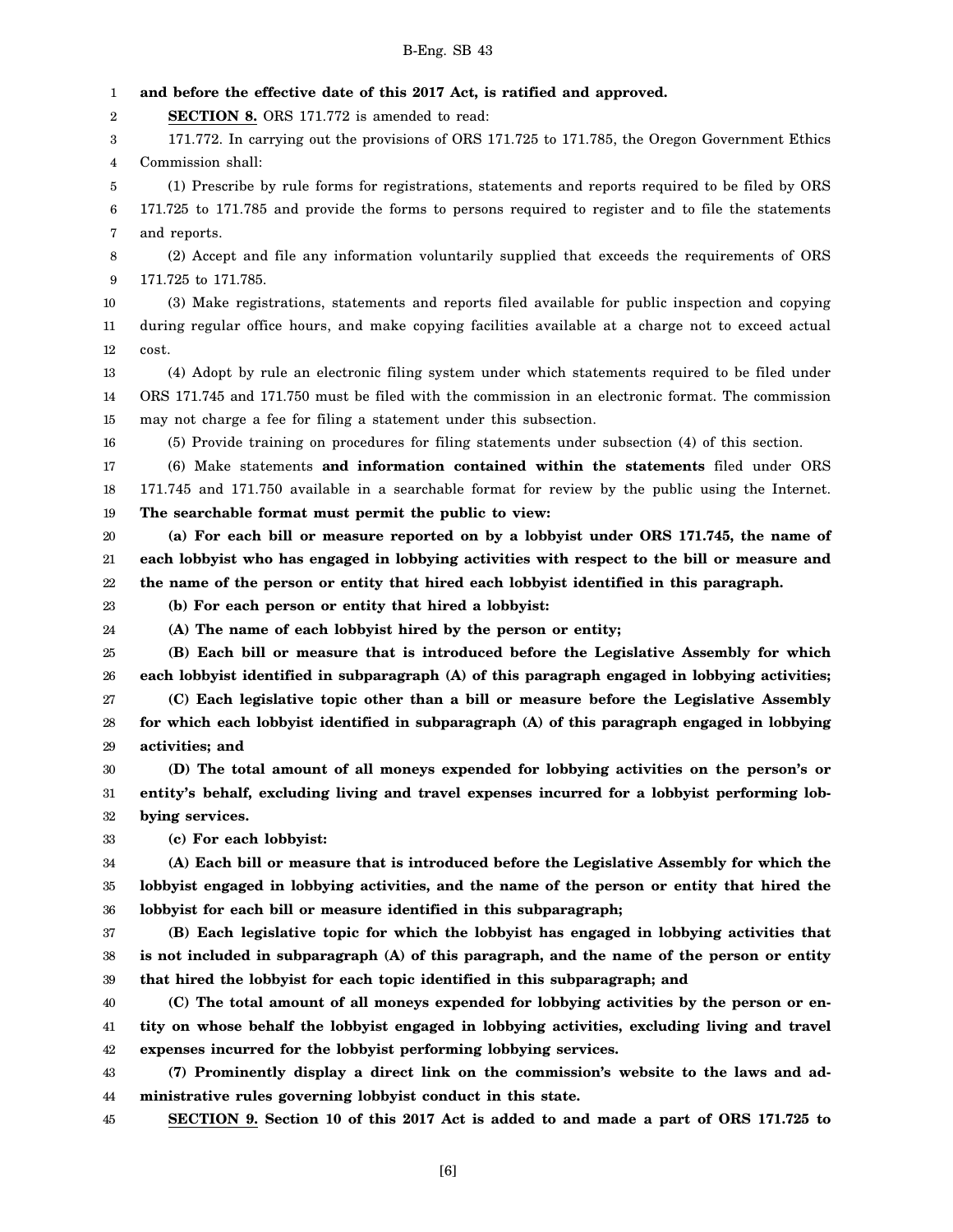1 **171.785.**

2 3 4 **SECTION 10. (1) The information that a lobbyist is required to file with the Oregon Government Ethics Commission under ORS 171.745 (1)(c) and (d) must be accurate on the date the information is filed.**

5 6 7 8 **(2) Except as provided in subsection (3) of this section, a lobbyist may, without penalty, amend a statement filed under ORS 171.745 at any time before the commission receives a complaint, or proceeds on the commission's own motion as if the commission received a complaint, under ORS 171.778.**

9 10 11 **(3) The commission may not fine a lobbyist for filing false or inaccurate information required under ORS 171.745 (1)(c) and (d) if the commission determines that the lobbyist mistakenly filed false or inaccurate information.**

12 **SECTION 11.** ORS 171.992 is amended to read:

13 14 15 16 171.992. (1)**(a) Except as provided in paragraph (b) of this subsection,** any person who violates any provision of ORS 171.740 to 171.762, or any rule adopted under ORS 171.725 to 171.785, shall forfeit and pay to the General Fund for each violation a civil penalty of not more than \$5,000, to be determined by the Oregon Government Ethics Commission.

17 18 **(b) The commission may not fine a person for filing false or inaccurate information required under ORS 171.745 (1)(c) and (d).**

19 20 21 22 (2)(a) The commission may impose civil penalties upon a person who fails to file the statement required under ORS 171.745 or 171.750. In enforcing this subsection, the commission is not required to follow the procedures in ORS 171.778 before finding that a violation of ORS 171.745 or 171.750 has occurred.

23 24 (b) Failure to file the required statement in timely fashion is prima facie evidence of a violation of ORS 171.745 or 171.750.

25 26 27 (c) The commission may impose a civil penalty of \$10 for each of the first 14 days the statement is late beyond the date set by law and \$50 for each day thereafter. The maximum penalty that may be imposed under this subsection is \$5,000.

28 29 30 31 (3) A civil penalty imposed under this section may be recovered in an action brought in the name of the State of Oregon in any court of appropriate jurisdiction or may be imposed as provided in ORS 183.745. In any proceedings before the court, including judicial review under ORS 183.745, the court may review the penalty as to both liability and reasonableness of amount.

32 33 34 (4) In lieu of or in conjunction with finding a violation of law or rule or imposing a civil penalty under this section, the commission may issue a written letter of reprimand, explanation or education.

35 36

**SECTION 12.** ORS 171.992, as amended by section 11 of this 2017 Act, is amended to read: 171.992. (1)(a) Except as provided in paragraph (b) of this subsection, any person who violates any provision of ORS 171.740 to 171.762, or any rule adopted under ORS 171.725 to 171.785, shall

37 38 forfeit and pay to the General Fund for each violation a civil penalty of not more than \$5,000, to be determined by the Oregon Government Ethics Commission.

39 40 41 42 43 (b) [*The commission may not fine a person for filing false or inaccurate information required under ORS 171.745 (1)(c) and (d).*] **Except as provided in section 10 (3) of this 2017 Act, a person who files false or inaccurate information required under ORS 171.745 (1)(c) and (d) shall forfeit and pay to the General Fund for each violation a civil penalty of not more than \$500, to be determined by the commission.**

44 45 (2)(a) The commission may impose civil penalties upon a person who fails to file the statement required under ORS 171.745 or 171.750. In enforcing this subsection, the commission is not required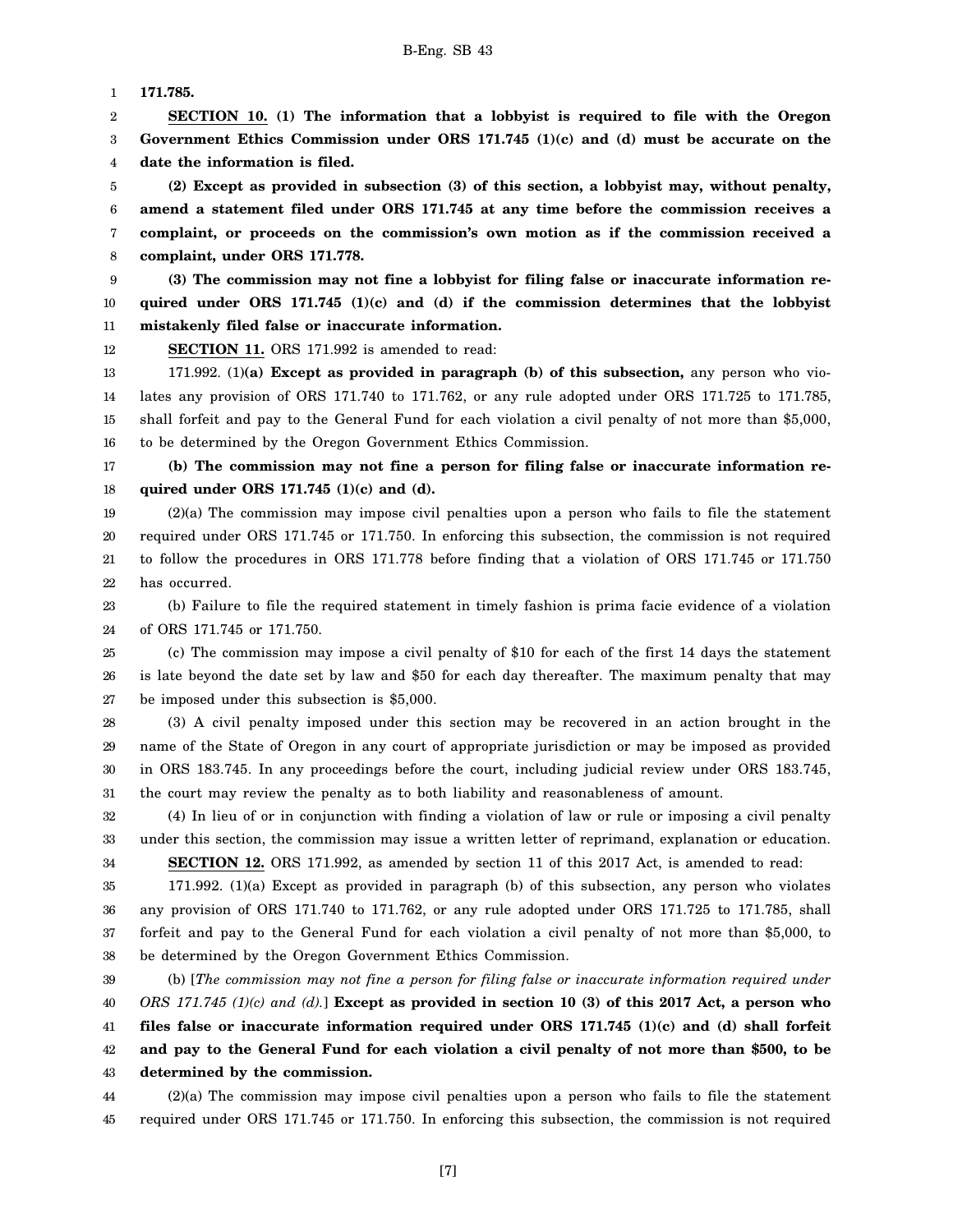1 2 3 4 5 6 7 8 9 10 11 12 13 14 15 16 17 18 19 20 21 22 23 24 25 26 27 28 29 30 31 32 33 34 35 36 37 38 39 40 41 42 43 to follow the procedures in ORS 171.778 before finding that a violation of ORS 171.745 or 171.750 has occurred. (b) Failure to file the required statement in timely fashion is prima facie evidence of a violation of ORS 171.745 or 171.750. (c) The commission may impose a civil penalty of \$10 for each of the first 14 days the statement is late beyond the date set by law and \$50 for each day thereafter. The maximum penalty that may be imposed under this subsection is \$5,000. (3) A civil penalty imposed under this section may be recovered in an action brought in the name of the State of Oregon in any court of appropriate jurisdiction or may be imposed as provided in ORS 183.745. In any proceedings before the court, including judicial review under ORS 183.745, the court may review the penalty as to both liability and reasonableness of amount. (4) In lieu of or in conjunction with finding a violation of law or rule or imposing a civil penalty under this section, the commission may issue a written letter of reprimand, explanation or education. **SECTION 12a. Section 10 of this 2017 Act and the amendments to ORS 171.992 by section 11 of this 2017 Act become operative on the operative date specified in section 5 of this 2017 Act. SECTION 13. The amendments to ORS 171.992 by section 12 of this 2017 Act become operative on January 1, 2019. SECTION 14.** ORS 171.752 is amended to read: 171.752. **(1) Except as provided in subsection (2) of this subsection,** statements required to be filed with the Oregon Government Ethics Commission under ORS 171.745 and 171.750 shall be filed in each calendar year: [*(1)*] **(a)** Not later than April 15, for the accounting period beginning January 1 and ending March 31; [*(2)*] **(b)** Not later than July 15, for the accounting period beginning April 1 and ending June 30; [*(3)*] **(c)** Not later than October 15, for the accounting period beginning July 1 and ending September 30; and [*(4)*] **(d)** Not later than January 15 of the following calendar year, for the accounting period beginning October 1 and ending December 31. **(2) Statements required to be filed with the commission under ORS 171.745 and 171.750 shall be filed one time per month, in a manner established by the commission by rule, during each regular session of the Legislative Assembly. (3)(a) The Oregon Government Ethics Commission shall review statements filed under ORS 171.745 and 171.750 that are selected for review as described in paragraph (b) of this subsection. For each review, the commission shall require the lobbyist or person on whose behalf a lobbyist was registered, or was required to register with the commission, to provide documentation of not more than 10 transactions related to lobbying activities. (b) The commission by rule shall designate a method by which 10 percent of the statements required to be filed with the commission under ORS 171.745 and 171.750 shall be randomly selected for review under this subsection. Reviews required under this subsection shall take place after each filing date set forth under subsection (1) of this section. SECTION 15. (1) The Advisory Committee on Lobbying Transparency is established, consisting of six members as follows:**

44 **(a) The President of the Senate shall appoint:**

45 **(A) One registered lobbyist; and**